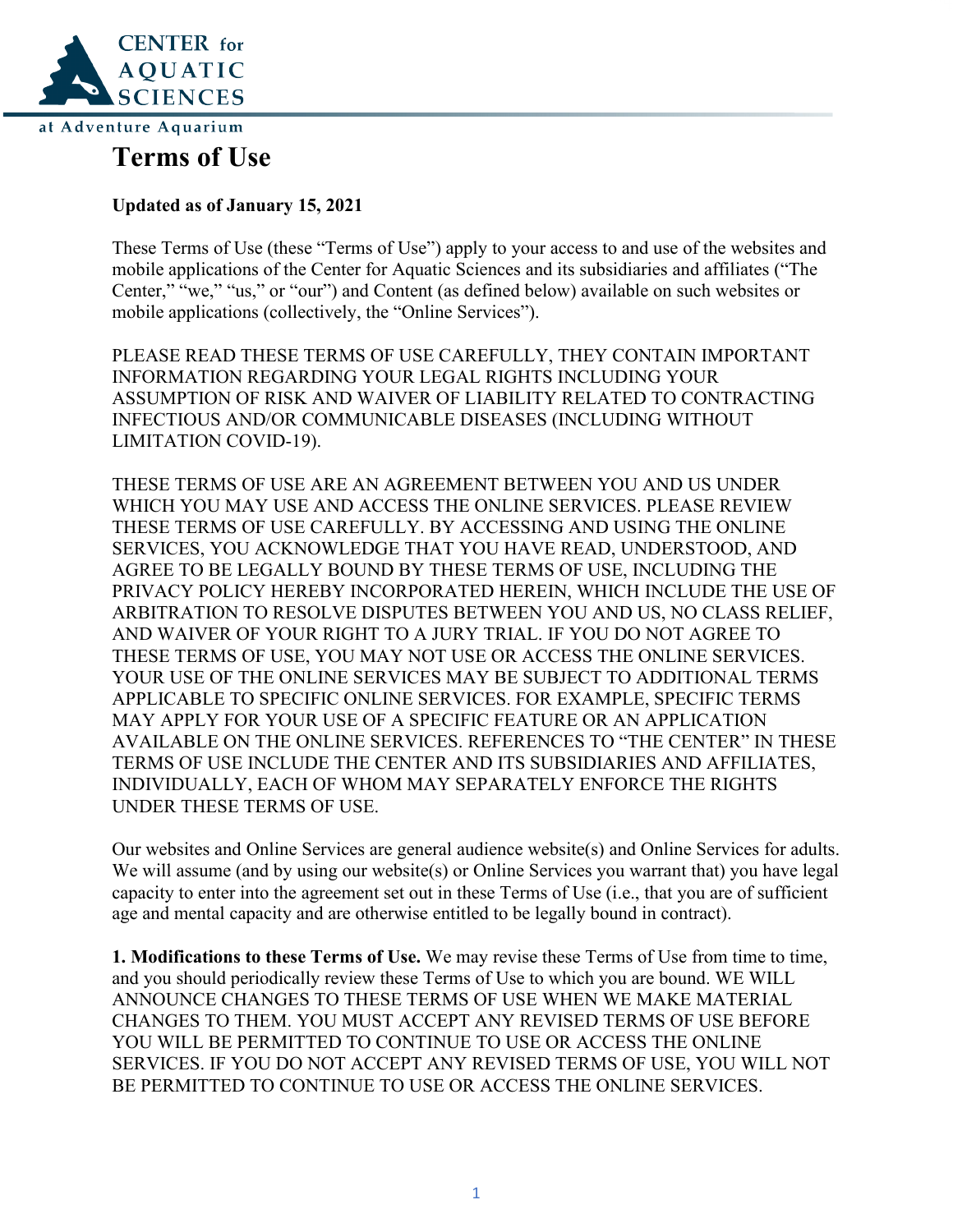

**2. User Information.** "User Information" is defined as any and all information or data you provide to THE CENTER or THE CENTER collects from you during Registration and through any interactive feature of the system, including email submissions, texts, forum posting, and online purchases through the Online Services. You represent and warrant that your User Information (i) is not false, inaccurate, incomplete or misleading; (ii) is not fraudulent; (iii) does not infringe any third party's trademark, copyright, patent, trade secret, trade dress, publicity or privacy rights or other intellectual property or proprietary rights (collectively, "Infringement Violations"); (iv) does not violate any applicable federal, state, local, or foreign law, statute, ordinance or regulation (collectively, "Laws"); (v) is not defamatory, libelous, unlawfully threatening or unlawfully harassing; (vi) is not obscene and does not contain child pornography; (vii) does not contain any viruses, Trojan horses, worms, time bombs, cancelbots or other computer scripts or programming routines that are intended to damage, detrimentally interfere with, surreptitiously intercept or expropriate any system, data or personal information; (viii) does not create liability for THE CENTER; and (ix) does not link directly or indirectly to another website or service. THE CENTER has the right but not the obligation to monitor and edit or remove any activity or content. All User Information and other information we collect from you is collected according to the terms of our Privacy Policy available at [https://www.aquaticsciences.org/.](https://www.aquaticsciences.org/)

**3. License to Submitted Content.** Unless otherwise agreed to in writing by you and THE CENTER, you hereby grant to THE CENTER a cost free, royalty-free, perpetual, non-exclusive, unrestricted, worldwide license to use without restriction all messages, files, text, pictures, drawings, photographs, artwork, opinions, ideas, suggestions, and other materials, content and feedback that you upload, post or submit to the Online Services or send to use for display on the Online Services, or which you send to other users of the Online Services (collectively, "Submitted Content"). The foregoing license includes, without limitation, the right to copy, store, reproduce, modify, adapt, display, translate, transmit, perform, publish, create derivative works from, sublicense these rights to third parties, and exploit any property rights in such Submitted Content, including but not limited to rights under copyright, trademark, service mark or patent Laws under any relevant jurisdiction. To the extent permitted by Law, nothing contained in these Terms of Use shall limit or otherwise affect these rights granted to THE CENTER.

**4. Modifications to the Online Services.** You understand and agree that THE CENTER may discontinue or change any of the Online Services at any time without notice. Also, you understand and agree that THE CENTER may discontinue or restrict your use of the Online Services for any reason without notice.

**5. Copyright Protection.** The content, features and functions displayed on the Online Services by THE CENTER, including without limitation text, graphics, logos, button icons, images, audio clips, video, data compilations, and software ("THE CENTER Content" and, collectively with Submitted Content, the "Content"), are the property of THE CENTER or its third-party licensors, and are protected by U.S. and international copyright and other intellectual property Laws.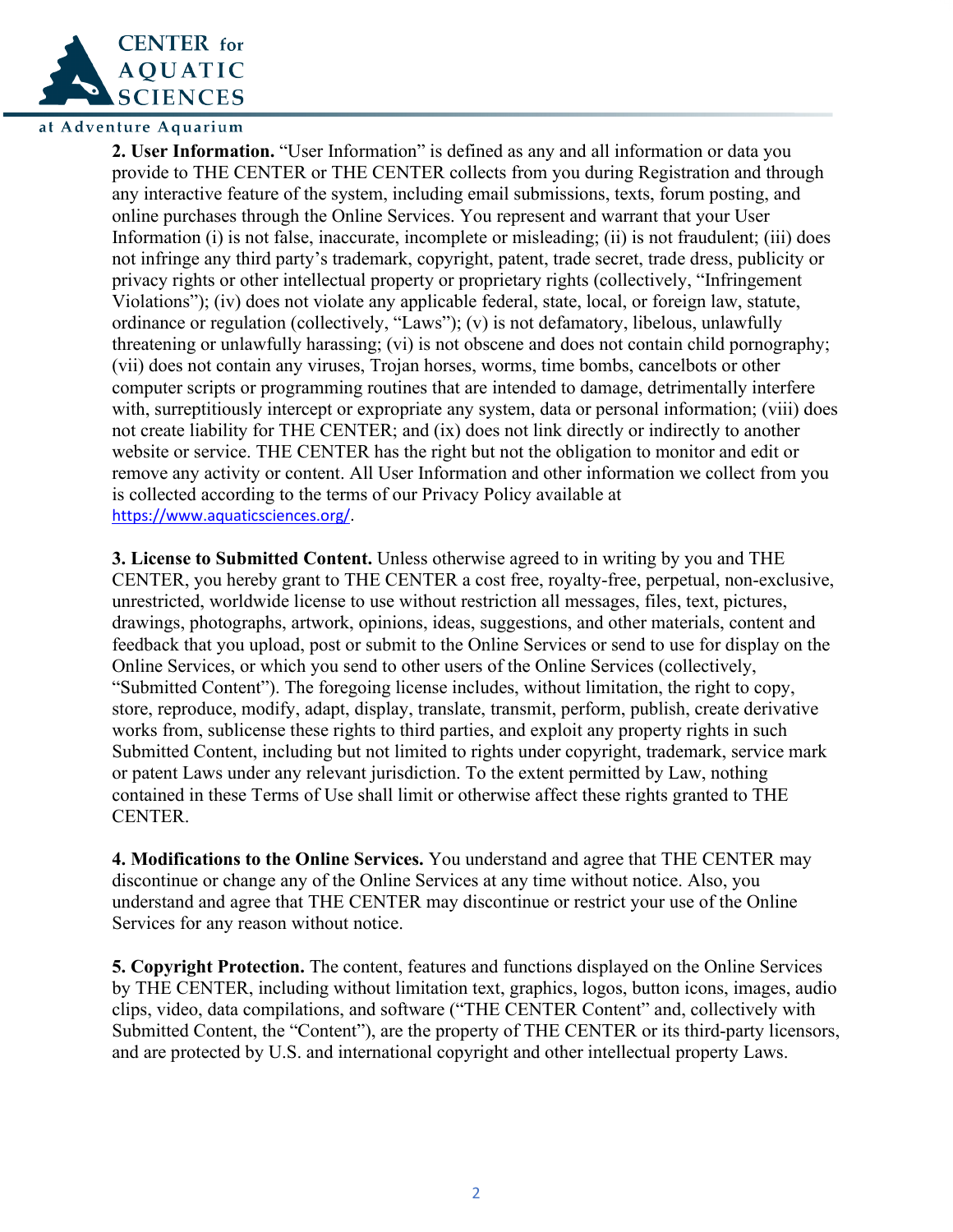

**6. Trademarks.** The Online Services contain trademarks and trade names of THE CENTER. Third-party trademarks and trade names are the property of their respective owners. Nothing contained on the Online Services grants, or should be understood or construed as granting, you a license to use any of the trademarks, service marks, or logos owned by THE CENTER or by any third-party.

**7. Content Use Limitations.** You agree not to copy, reproduce, modify, adapt, display, translate, transmit, perform, publish, create derivative works from, or store any Content on the Online Services without the express prior written consent of THE CENTER. You also agree not to distribute, transmit, broadcast or circulate any Content to others, without the express prior written consent of THE CENTER. You may not post any Content to any non-THE CENTER owned or controlled forums, newsgroups, mail lists, electronic bulletin boards, or other websites, without the prior written consent of THE CENTER. THE CENTER Content includes information, tips, facts, views, and opinions THE CENTER deems worthy of publication. THE CENTER DOES NOT GIVE TECHNICAL, BUSINESS, OR ANY OTHER PROFESSIONAL ADVICE THROUGH OR IN CONNECTION WITH THE ONLINE SERVICES.

**8. Additional Use Limitations.** You are prohibited from taking, or attempting to take, any actions that may compromise the security features of the Online Services, including, without limitation: (i) accessing any Content not intended for you, or logging onto a server or account that you are not authorized to access or use; (ii) probing, scanning, or testing the vulnerability of the Online Services or any associated system or network, or breaching security or authentication measures without proper authorization; (iii) interfering with services to any user, host, or network, including, without limitation, by means of submitting a virus to the Online Services, overloading, "flooding", "spamming", "mail bombing", or "crashing"; (iv) using the Online Services to send unsolicited e-mail, including, without limitation, promotions, or advertisements for products or services; (v) using any automatic or manual process to monitor or copy any portion of THE CENTER's websites or the Online Services without THE CENTER's prior written permission; (vi) forging any TCP/IP packet header or any part of the header information in any e-mail or in any posting using the Online Services; (vii) introducing any viruses, Trojan horses, worms, time bombs, cancelbots or other computer scripts or programming routines that are intended to damage, detrimentally interfere with, surreptitiously intercept or expropriate any system, data or personal information; or (viii) modifying, reverse-engineering, decompiling, disassembling, or otherwise reducing to a human-perceivable form any of the source code used by THE CENTER in providing the Online Services. Any violation of system or network security may subject you to civil and/or criminal liability.

Our Online Services may be used only for lawful purposes. Transmission, posting, distribution or storage of material or conduct in violation of any Laws is strictly prohibited. You agree not to use the Online Services in any manner which causes, or may cause, any Infringement Violations with respect to the property of THE CENTER or any third party. You shall be solely responsible for any violations of any Laws and for any Infringement Violations with respect to the property of THE CENTER or any third-party rights caused by you. The burden of proving that your activities in connection with the Online Services do not violate any Laws or cause any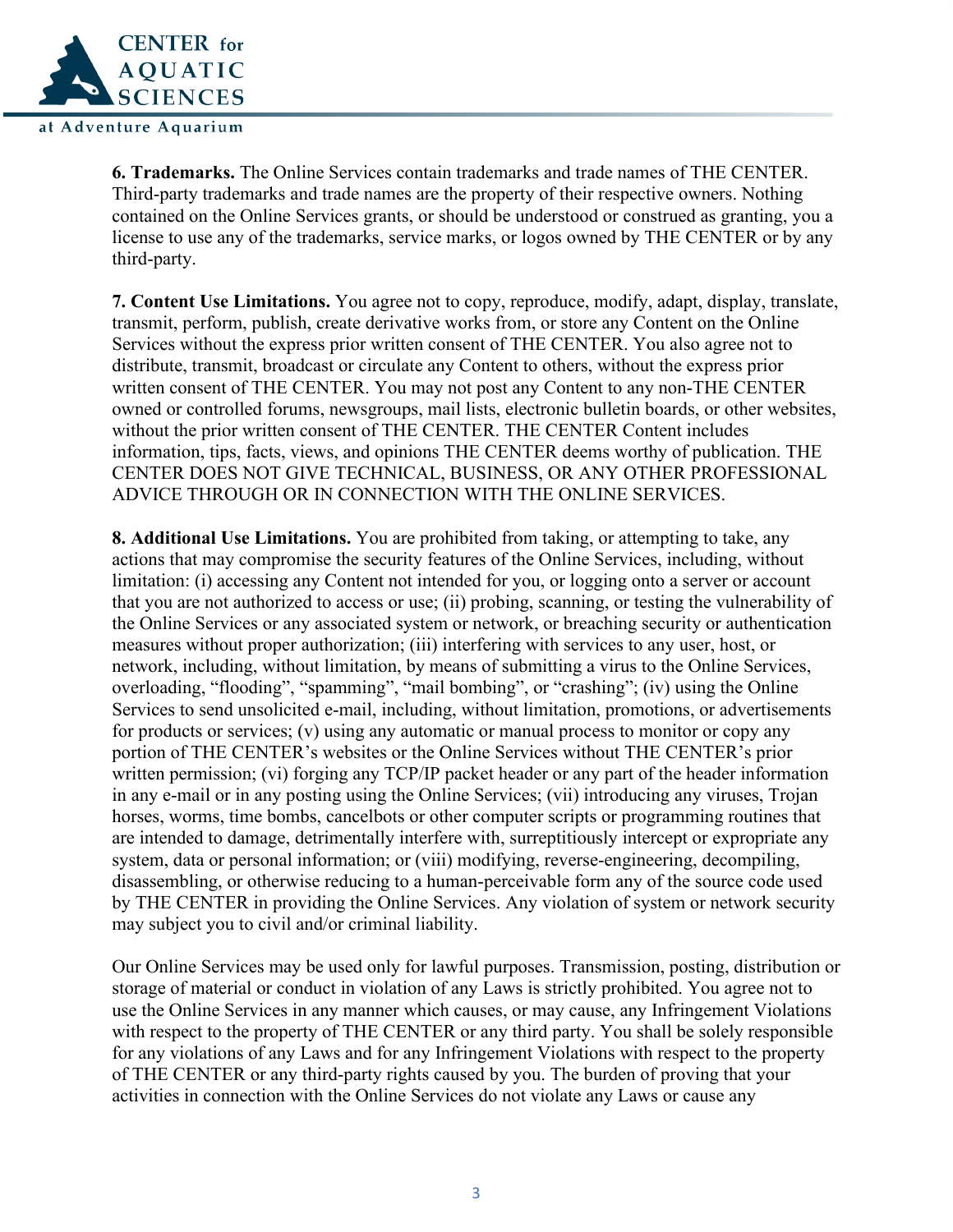

Infringement Violations rests solely with you.

**9. Violations.** THE CENTER may investigate reports of abuse or misuse and, if appropriate, limit or prohibit your use of the Online Services or modify your user profile to reflect its determinations. You agree that we may access your Account and records on a case-by-case basis to investigate complaints or allegations of abuse, infringement of third-party rights, or other unauthorized use of the Online Services. THE CENTER does not intend to disclose the existence or occurrence of such an investigation unless required by law, but THE CENTER reserves the right to terminate your Account or your access to the Online Services immediately, with or without notice to you, if we believe you have violated any terms of these Terms of Use, furnished THE CENTER with false or misleading information, or interfered with use of the Online Services by others. All determinations are final and are made at THE CENTER's sole discretion. In agreeing to these Terms of Use, you agree to participate in investigations and be bound by THE CENTER's determinations. If THE CENTER, in its sole discretion, determines that a violation of these Terms of Use has occurred, or if THE CENTER believes that your actions may cause legal liability for you, other users or us, THE CENTER may take any actions or pursue any legal remedies that it believes are necessary or prudent, including, but not limited to, issuing a warning, filing a complaint, deleting any posted material from our Online Services, suspending or canceling your Account, releasing User Information, filing a report with the appropriate authorities and/or excluding any person(s) who may have violated any terms of these Terms of Use. THE CENTER may cooperate with any investigation by any federal, state, or local body or any court or tribunal. Such cooperation may be with or without notice to you.

**10. DISCLAIMER OF WARRANTIES.** Although THE CENTER strives to provide high quality content, THE CENTER does not guarantee or warrant the accuracy, completeness or timeliness of the Content. YOU EXPRESSLY ACKNOWLEDGE AND AGREE THAT ACCESS TO AND USE OF THE ONLINE SERVICES, INCLUDING ITS CONTENT, ARE AT YOUR SOLE DISCRETION AND RISK. THE ONLINE SERVICES (INCLUDING CONTENT SUCH AS ITEM DESCRIPTIONS) ARE PROVIDED ON AN "AS IS," "WHERE IS," AND "AS AVAILABLE" BASIS. EXCEPT AS EXPRESSLY PROVIDED IN THESE TERMS OF USE, TO THE FULLEST EXTENT PERMITTED BY APPLICABLE LAW, THE CENTER EXPRESSLY DISCLAIMS ANY AND ALL WARRANTIES AND REPRESENTATIONS OF ANY KIND, WHETHER EXPRESS OR IMPLIED, ORAL OR WRITTEN, INCLUDING BUT NOT LIMITED TO THE IMPLIED WARRANTIES OF MERCHANTABILITY, SUITABILITY, REASONABLE CARE, SECURITY, QUALITY, TIMELINESS, AVAILABILITY, COMPLETENESS, RELIABILITY, ACCURACY, TRUTHFULNESS, FITNESS FOR A PARTICULAR PURPOSE, TITLE AND/OR NON-INFRINGEMENT IN RESPECT OF THE ONLINE SERVICES (INCLUDING, WITHOUT LIMITATION, ALL CONTENT THEREON), OR COMPLETENESS OF THE INFORMATION POSTED WITH RESPECT TO ANY MATERIALS POSTED BY THE CENTER, ITS PARTNERS, OR OTHER THIRD PARTIES (INCLUDING OTHER USERS) OR ANY OTHER MATERIALS AVAILABLE THROUGH THE ONLINE SERVICES. THE CENTER MAKES NO WARRANTY THAT THE ONLINE SERVICES, INCLUDING THE CONTENT, WILL MEET YOUR REQUIREMENTS, OR THAT ACCESS TO OR USE OF THE ONLINE SERVICES WILL BE UNINTERRUPTED, TIMELY, SECURE, VIRUS FREE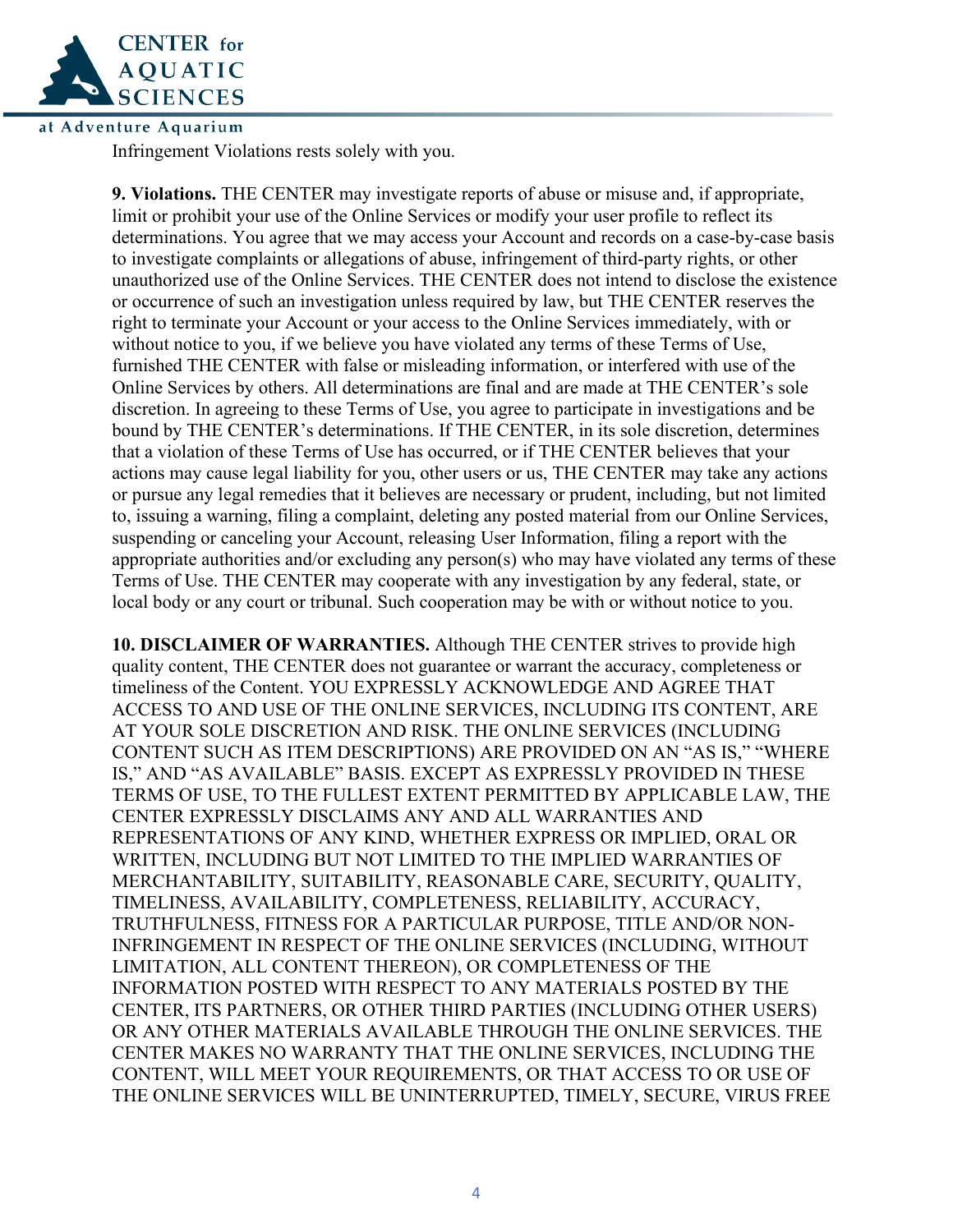

OR ERROR FREE. YOU UNDERSTAND AND AGREE THAT, SUBJECT TO THE CENTER'S PRIVACY POLICY, ANY DOCUMENT AND/OR DATA DOWNLOADED, UPLOADED OR OTHERWISE OBTAINED THROUGH THE USE OF THE ONLINE SERVICES IS DONE AT YOUR OWN DISCRETION AND RISK AND THAT YOU ARE SOLELY RESPONSIBLE FOR ANY DAMAGE TO YOUR COMPUTER SYSTEM OR LOSS OF DATA THAT RESULTS FROM THE DOWNLOAD OR UPLOAD OF SUCH MATERIAL AND/OR DATA. THE CENTER MAKES NO WARRANTIES OR REPRESENTATIONS REGARDING ANY INFORMATION OBTAINED FROM ANY LINKED THIRD-PARTY SITE. SOME JURISDICTIONS DO NOT ALLOW THE EXCLUSION OF CERTAIN WARRANTIES, SO SOME OF THE ABOVE EXCLUSIONS MAY NOT APPLY TO YOU.

**11. LIMITATION OF LIABILITY.** BY USING THE ONLINE SERVICES, INCLUDING THE CONTENT, YOU AGREE THAT UNDER NO CIRCUMSTANCE WILL THE CENTER OR ITS OFFICERS, DIRECTORS, EMPLOYEES, AGENTS, PARENTS, SUBSIDIARIES, PARTNERS, AFFILIATES OR THIRD PARTY LICENSORS BE LIABLE FOR (I) ANY INFORMATION (REGARDLESS OF WHETHER PROVIDED OR OMITTED BY THE CENTER, ITS PARTNERS, OR OTHER THIRD PARTIES (INCLUDING OTHER USERS)) CONTAINED IN, DISPLAYED ON OR OMITTED FROM THE ONLINE SERVICES; (II) ANY PERSON'S RELIANCE ON THE ONLINE SERVICES, INCLUDING THE CONTENT (REGARDLESS OF WHETHER PROVIDED BY THE CENTER, ITS PARTNERS, OR OTHER THIRD PARTIES (INCLUDING OTHER USERS), WHETHER OR NOT THE ONLINE SERVICES, INCLUDING THE CONTENT, ARE CORRECT (OR ADEQUATELY PERFORMED), CURRENT OR COMPLETE; (III) THE CONSEQUENCES OF ANY ACTION YOU OR ANY OTHER PERSON TAKES OR FAILS TO TAKE BASED ON THE ONLINE SERVICES BY OR AS A RESULT OF THE USE OF THE ONLINE SERVICES; (IV) UNAUTHORIZED ACCESS TO OR ALTERATION OF YOUR OR OTHER USER'S TRANSMISSIONS OR DATA; (V) THE LOSS OF ANY PERSONAL DATA THROUGH THE ONLINE SERVICES; (VI) DAMAGES CAUSED BY ANY ITEM OR SERVICE BOUGHT THROUGH THE ONLINE SERVICES; (VII) ANY CONDUCT BY ANY USER ASSOCIATED WITH THE ONLINE SERVICES, INCLUDING WITHOUT LIMITATION ANY SURVEYS, CHAT ROOMS, MESSAGE BOARDS OR OTHER ONLINE SERVICES CURRENTLY OFFERED OR OFFERED IN THE FUTURE. IN NO EVENT SHALL THE CENTER OR ITS OFFICERS, DIRECTORS, EMPLOYEES, AGENTS, PARENTS, SUBSIDIARIES, PARTNERS OR AFFILIATES BE LIABLE FOR ANY INDIRECT, INCIDENTAL, SPECIAL, CONSEQUENTIAL, PUNITIVE OR EXEMPLARY DAMAGES RESULTING FROM ACCESS TO, THE USE OF, OR THE INABILITY TO USE THE ONLINE SERVICES, INCLUDING BUT NOT LIMITED TO, UNAUTHORIZED ACCESS TO OR ALTERATION OF TRANSMISSIONS OR DATA, INCLUDING DAMAGES FOR LOSS OF PROFITS, USE, DATA OR OTHER INTANGIBLE PROPERTY, EVEN IF THE CENTER HAS BEEN ADVISED OF THE POSSIBILITY OF SUCH DAMAGES, EVEN IF ANY LIMITED REMEDY SPECIFIED HEREIN IS FOUND TO HAVE FAILED OF ITS ESSENTIAL PURPOSE, AND TO THE FULLEST EXTENT PERMITTED BY THE APPLICABLE LAW. IN THE EVENT THE CENTER IS FOUND LIABLE, ITS LIABILITY TO YOU IS LIMITED TO \$500. SOME JURISDICTIONS DO NOT ALLOW THE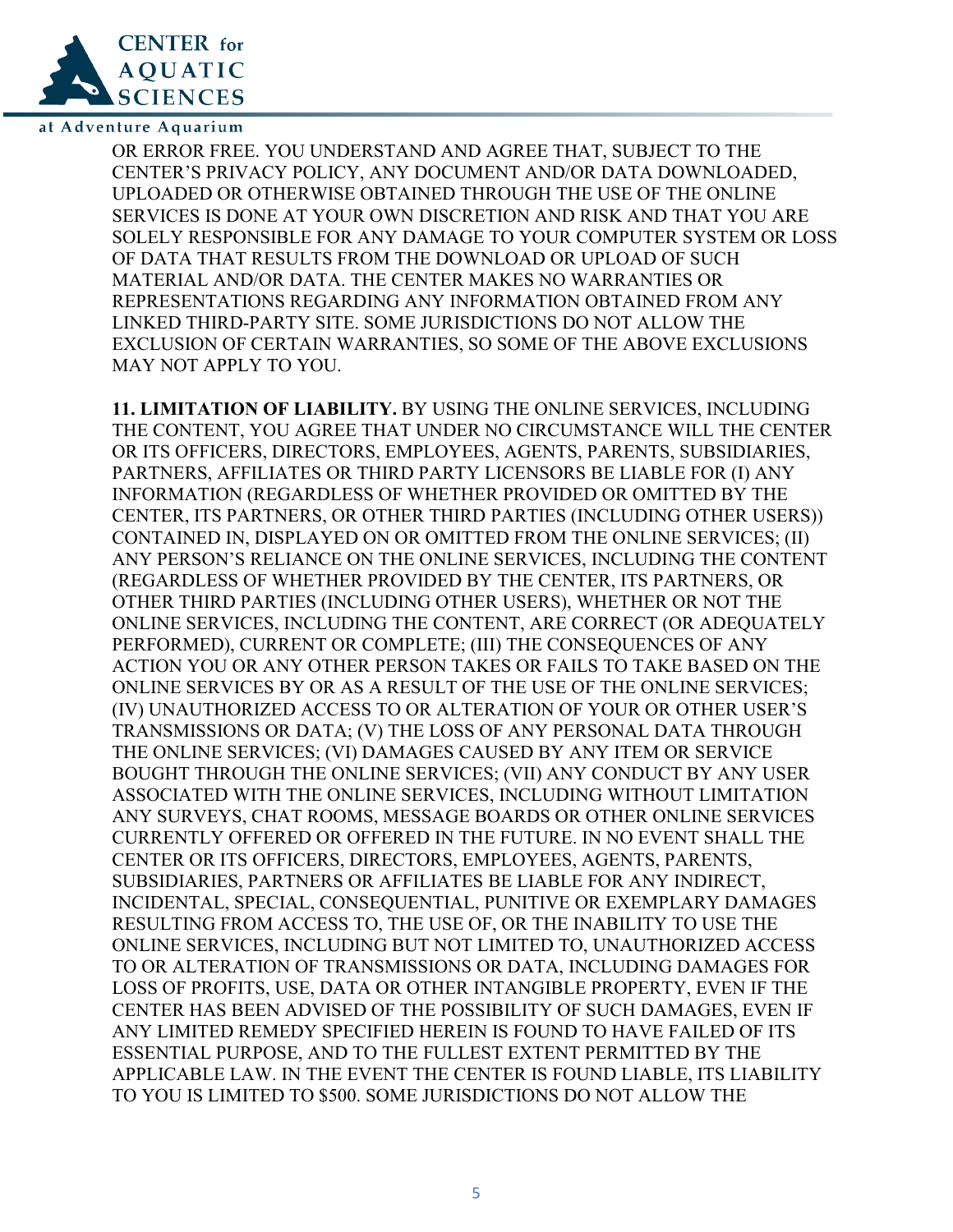

LIMITATION OR EXCLUSION OF LIABILITY FOR INDIRECT, INCIDENTAL, SPECIAL, CONSEQUENTIAL, PUNITIVE OR EXEMPLARY DAMAGES, SO SOME OF THE ABOVE LIMITATIONS MAY NOT APPLY TO YOU. These limitations apply among other things to any third-party claims against THE CENTER. You agree that the provisions of these Terms of Use represent a reasonable allocation of the risks under these Terms of Use and that THE CENTER allows you to access and use the Online Services based on the allocation of risk and the limitations of liability specified herein.

**12. WAIVER OF CLAIMS.** BY USING THE ONLINE SERVICES, YOU SIGNIFY YOUR AGREEMENT TO AND DO THEREBY WAIVE ALL CLAIMS WHICH HAVE NOT BEEN FILED BUT MAY HAVE ACCRUED AGAINST THE CENTER OR ITS OFFICERS, DIRECTORS, EMPLOYEES, AGENTS, PARENTS, SUBSIDIARIES, PARTNERS AND AFFILIATES PRIOR TO OR AS OF THE DATE OF YOUR ACCESS TO OR USE OF THE ONLINE SERVICES, FOR ALL CLAIMS ARISING OUT OF OR RELATED TO YOUR ACCESS TO OR USE OF THE ONLINE SERVICES, WHETHER IN LAW OR EQUITY, AND SUCH CLAIMS ARE FOREVER BARRED.

**13. Indemnity.** You agree to defend, indemnify and hold harmless THE CENTER its affiliates, providers, or its and their respective officers, directors, partners, shareholders, employees, contractors, agents, licensors, suppliers, service providers, advertisers, instructors, staff, successors or assigns ("THE CENTER Parties") against any and all claims and expenses, including attorneys' fees, resulting from or otherwise arising out of your access to or use of the Online Services or breach of these Terms of Use, including, but not limited to: forum postings; communications by and among you, THE CENTER, other users, our business partners, and/or other third parties; and Infringement Violations and violation of Laws by you.

**14. Revocation of Access.** THE CENTER reserves the right, at any time and at its sole discretion, to suspend or revoke your access to the Online Services or any use authorizations relating to the Online Services granted to you.

**15. Use of Software.** We may make certain software available to you from the Online Services. If you download software from the Online Services, the software, including all files and images contained in or generated by the software, and accompanying data (collectively, "Software"), are deemed licensed to you by THE CENTER, for your personal, noncommercial, home use only. You acknowledge and agree that your access to and use of the Software may be subject to additional terms. Such download does not transfer either the title or the intellectual property rights to the Software, and we and/or our third-party licensors retain full and complete title to the Software as well as all intellectual property rights therein. You shall not sell, redistribute, or reproduce the Software, nor shall you decompile, reverse-engineer, disassemble, or otherwise convert the Software to a human-perceivable form. You agree to comply with all United States and other applicable Laws relating to the export, re-export, or transshipment of the Software. All trademarks and logos are owned by THE CENTER or its licensors, and you shall not copy or use them in any manner.

**16. User Input.** All electronic mail or communications provided by you to THE CENTER may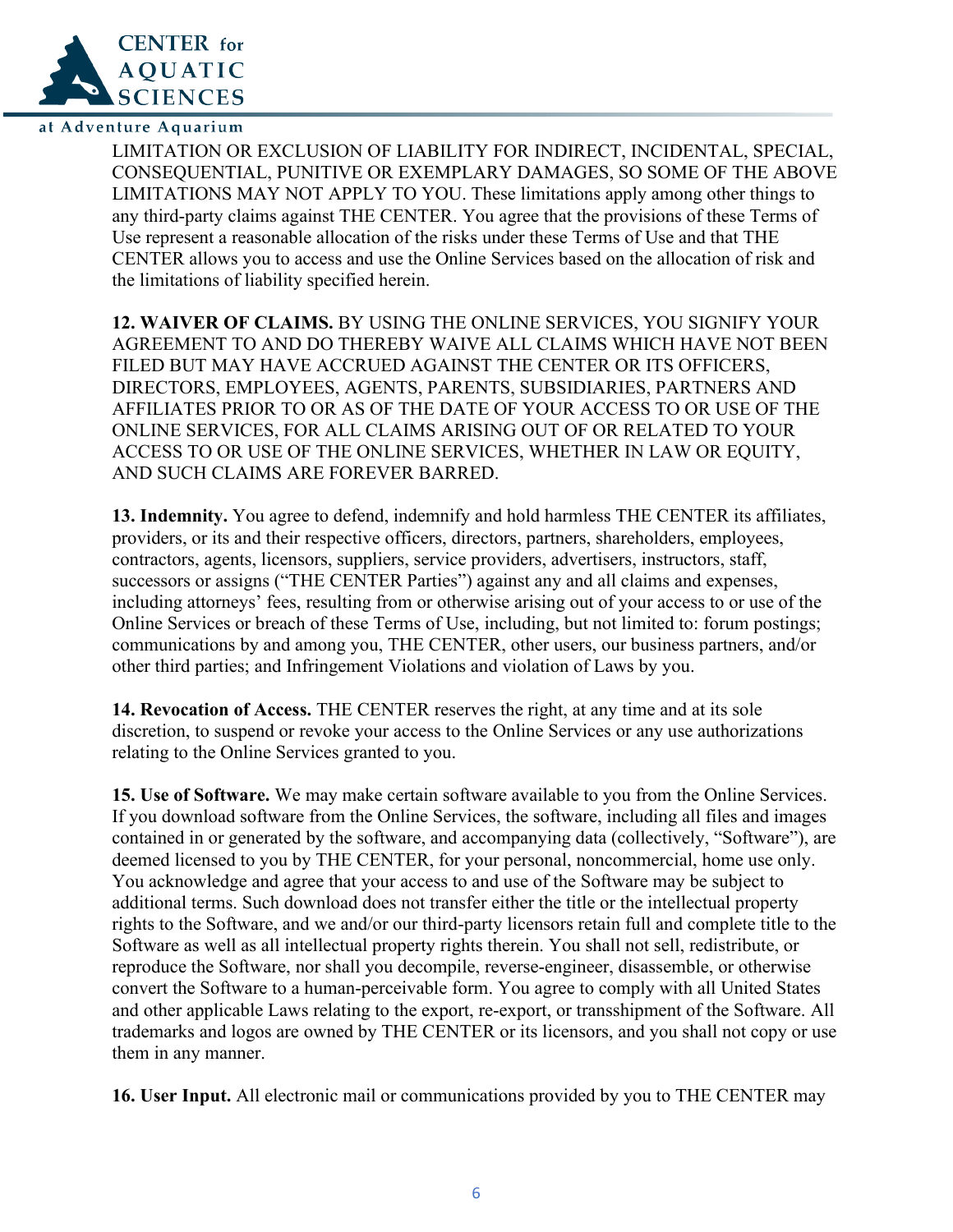

be used by THE CENTER for any purpose without compensation to the contributor, subject to THE CENTER's Privacy Policy.

**17. MANDATORY ARBITRATION.** You agree and understand that this Section is deemed to be a "written agreement to arbitrate" pursuant to the Federal Arbitration Act, satisfies the "writing" requirement of that act, applies to your use of the Online Services, and governs all claims, disputes, or controversies between you and THE CENTER and each and all THE CENTER Parties, including but not limited to tort and contract claims, claims based upon any federal, state, or local statute, law, order, ordinance, or regulation, and claims over the applicability of this arbitration provision (collectively "Claims"). This Section can only be changed or terminated upon mutual agreement. You understand and agree that all Claims shall be resolved by final and binding arbitration using the American Arbitration Association's ("AAA") Commercial Arbitration Rules ("AAA Rules") in effect on the date of initiation of the arbitration, except as to those AAA Rules that conflict with or differ from this Terms of Use, by one or more arbitrators appointed in accordance with said rules at a location within Camden County, New Jersey. Any controversy concerning whether a dispute is arbitrable shall be determined by the arbitrator(s) and not by the court. In arbitration, as with a court, the arbitrator must honor the terms of this Terms of Use and may award the prevailing party damages and other relief (including attorneys' fees).

HOWEVER, WITH ARBITRATION: (A) THERE IS NO JUDGE OR JURY, (B) THE ARBITRATION PROCEEDINGS AND ARBITRATION OUTCOME ARE SUBJECT TO CERTAIN CONFIDENTIALITY RULES, AND (C) JUDICIAL REVIEW OF THE ARBITRATION OUTCOME IS LIMITED.

Each party to the arbitration will have the right, at its own expense, to be represented by an attorney or other advocate of its own choosing. You and we will pay the administrative and arbitrator's fees and other costs in accordance with the applicable arbitration rules; but, if applicable arbitration rules or laws require THE CENTER to pay a greater portion or all of such fees and costs in order for this Section to be enforceable, then THE CENTER will have the right to elect to pay the fees and costs and proceed to arbitration. The arbitrator's decision must consist of a written statement stating the disposition of each claim of the dispute, and must provide a statement of the essential findings and conclusions on which the decision and any award (if any) is based. Judgment on the arbitration decision and award (if any) may be entered in or by any court that has jurisdiction over the parties pursuant to Section 9 of the Federal Arbitration Act.

NO CLASS ACTION MATTERS. You agree that disputes will be arbitrated only on an individual basis and will not be consolidated with any other arbitrations or other proceedings that involve any claim or controversy of any other party, such as class action claims or private attorney general representative actions, with the exception of representative claims solely for injunctive relief brought under unfair competition law. If any provision of this arbitration provision is deemed unlawful, void or unenforceable, that provision shall be severable from the remainder of this paragraph, which shall remain fully enforceable. AGREEMENT TO THESE TERMS CONSTITUTES AN AGREEMENT TO PURSUE YOUR CLAIM FOR ALLEGED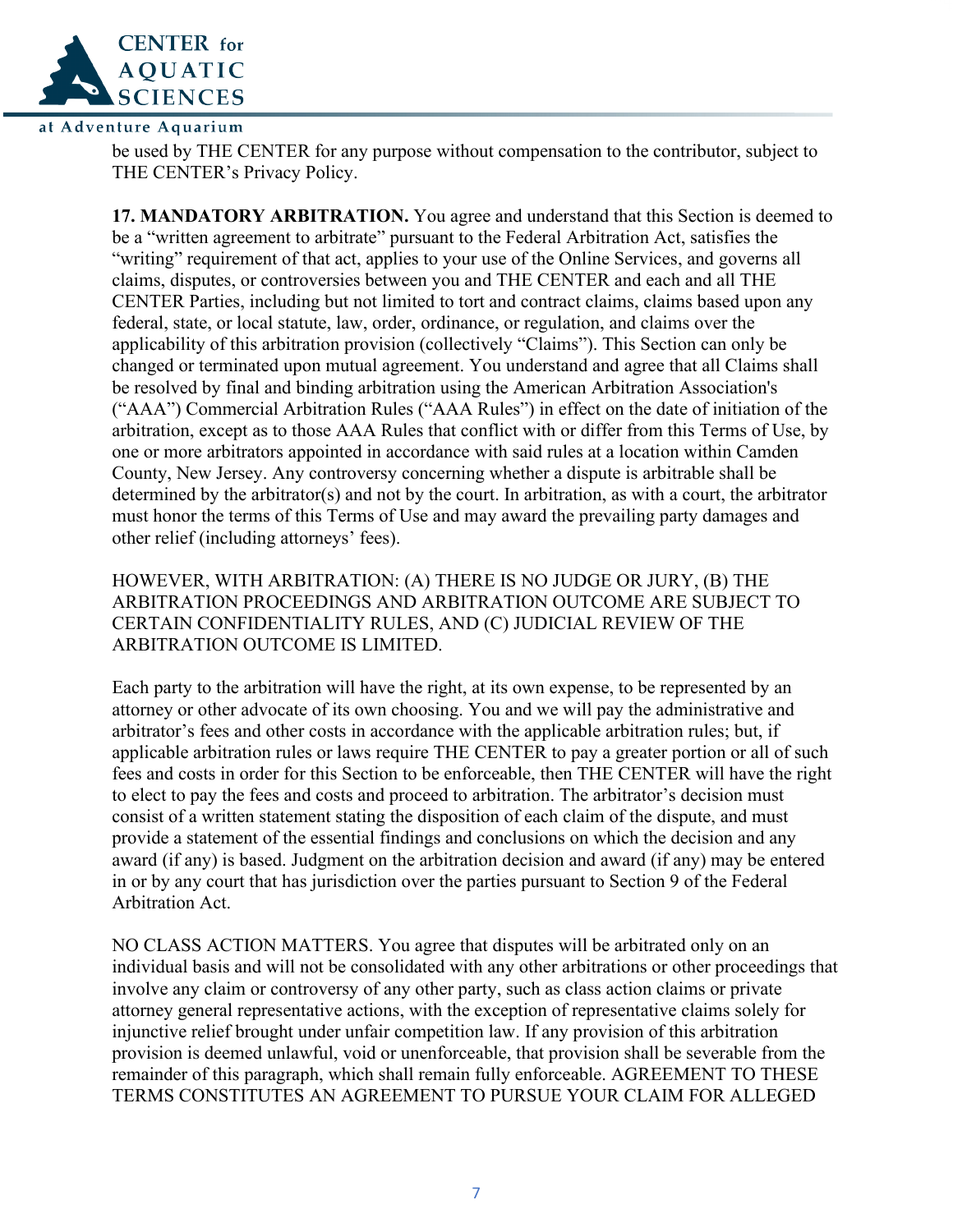

DAMAGES ONLY ON AN INDIVIDUAL BASIS AND A WAIVER OF THE ABILITY TO PURSUE YOUR CLAIM IN A CLASS ACTION.

You may elect to pursue your claim in small-claims court rather than arbitration if you provide us with written notice of your intention do so within 60 days of your purchase. The arbitration or small-claims court proceeding will be limited solely to your individual dispute or controversy.

**18. Applicable Law.** You acknowledge that the Online Services, including the Content, are controlled in and originate from the United States. THE CENTER makes no representation that any of the Content is appropriate or available for use in other locations. THE CENTER has no responsibility for any access to the Online Services from territories where the Content may be illegal or otherwise prohibited. If you choose to access the Online Services from other locations, you do so at your own risk, and you are responsible for compliance with applicable local laws. Any claim relating to the use of the Online Services, including any Content, shall be governed by the internal substantive laws of the State of New Jersey, without regard to its conflicts of laws rules and shall be resolved pursuant to Section 20 of this Terms of Use. User expressly consents to the jurisdiction of the state and federal courts of New Jersey for any such claim. The United Nations Convention on Contracts for the International Sale of Goods shall not apply to these Terms of Use.

**19. Notices.** Any notices given pursuant to these Terms of Use that are directed to THE CENTER shall be given by personal delivery, overnight courier, or registered or certified mail to: Center for Aquatic Sciences, 1 Riverside Drive, Camden, NJ, 08103. We may update the address for notices to us by posting a notice on the Online Service. Notices provided by personal delivery will be effective immediately, provided that written confirmation of receipt is obtained and kept by you. Notices provided by overnight courier will be effective one business day after they are sent. Notices provided by registered or certified mail will be effective three business days after they are sent.

Any notice from THE CENTER that is directed to you shall be delivered (i) by posting to the Online Service, (ii) by mail to the mailing address you provided us at the time of Registration, or (iii) by email to the email address you provided us at the time of Registration. Notice shall be deemed given immediately upon posting to the Online Services, (ii) twenty-four (24) hours after email is sent, unless we are notified that the email address is invalid or, (iii) in the case of notice sent via mail, three (3) business days after the date of mailing.

**20. General.** These Terms of Use and THE CENTER Privacy Policy constitute the entire agreement between THE CENTER and you with respect to your use of the Online Services and supersede all previous and contemporaneous agreements, proposals and communications, written or oral, with respect to this subject matter. Headings are for reference purposes only and in no way define, limit, construe or describe the scope or extent of any section. If any part of these Terms of Use is deemed invalid or void, that part of these Terms of Use shall be deemed severable and shall not affect the validity or enforceability of any of the remaining conditions. THE CENTER's failure to act with respect to a breach by you or others does not waive our right to act with respect to subsequent or similar breaches. No agency, partnership, joint venture,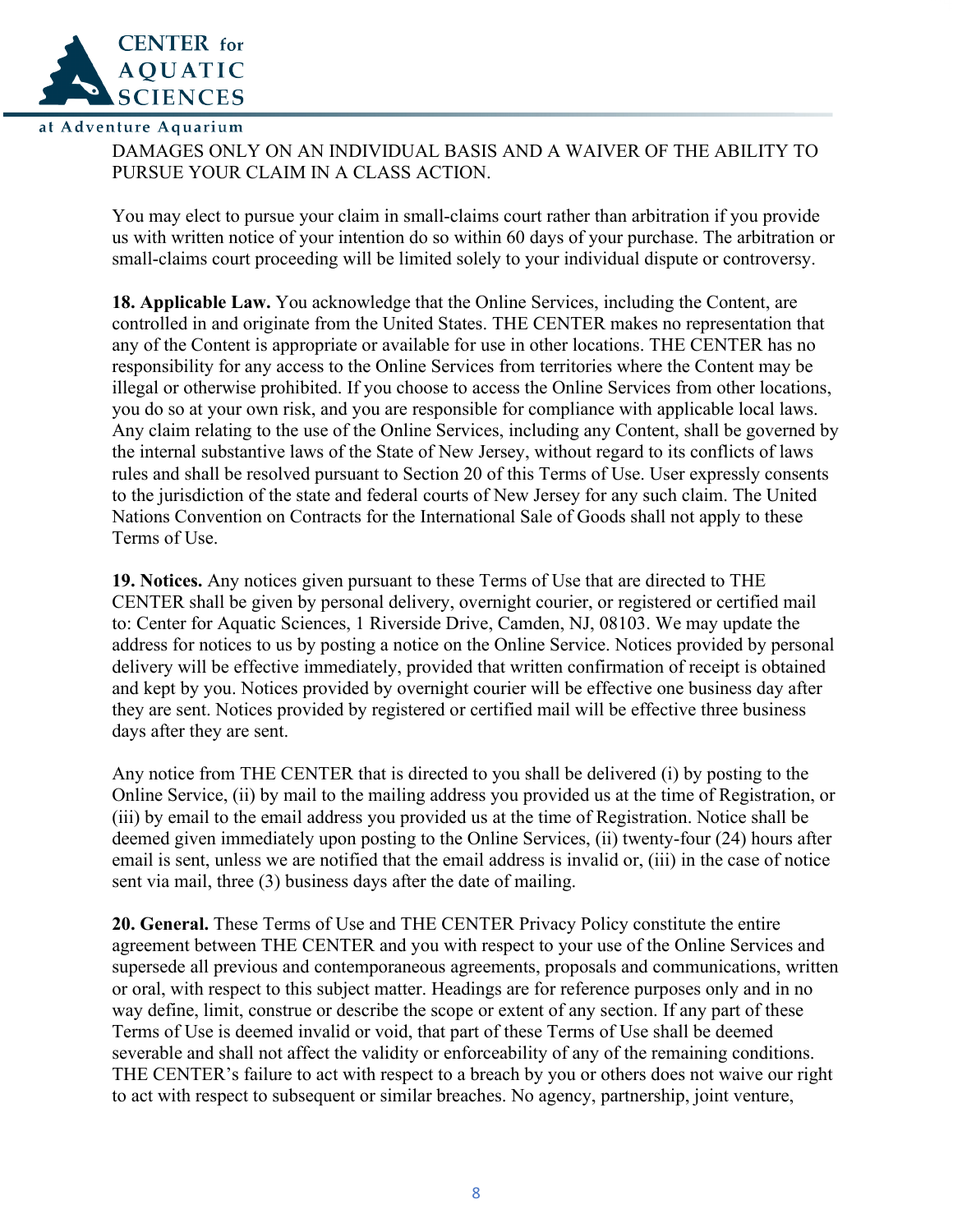

employer-employee or franchiser-franchisee relationship is intended or created by these Terms of Use. You may terminate these Terms of Use for convenience at any time by refraining from accessing or using the Online Services. THE CENTER may terminate these Terms of Use for convenience at any time by sending a notice to you or terminating your access to the Online Services. The preamble section and Sections 4, 6, 7, 8, 9, 10, 12, 13, 14, 15, 17, 19, 20, 21, 22, and 23 shall survive any expiration or termination of these Terms of Use.

**21. Infringement Policy.** Pursuant to § 201.38 and the Digital Millennium Copyright Act (the "DMCA"), THE CENTER respects the intellectual property of others, and we ask our users to do the same. THE CENTER may, in appropriate circumstances and at its discretion, cancel postings and/or terminate the Accounts of users who may be causing Infringement Violations. If you have found that your work has been copied in a way that constitutes copyright infringement, or your intellectual property rights have been violated, email us at  $\frac{s}{(a)}$  aquaticsciences.org. Please note that THE CENTER enforces a policy that provides for the termination of users who are repeat infringers in appropriate circumstances.

### **22. Safety Measures Related to COVID-19 & Other Infectious and/or Communicable**

**Diseases.** We have implemented a number of new safety measures based on guidance from health authorities, such as the Centers for Disease Control and Prevention (CDC), health organizations, and appropriate government agencies. You must follow all posted instructions while visiting THE CENTER properties (collectively, the "Properties"). The added safety measures include the following at each of the Properties: A. Touchless temperature screenings will be conducted prior to admittance. Anyone displaying a temperature of 100. 40 Fahrenheit or above will be directed to an additional location for rescreening and assistance. Guests with a fever exceeding 100.40 Fahrenheit will not be permitted entry. Refunds or rain checks may be offered at the sole discretion of THE CENTER. By entering the Properties, you are acknowledging and confirming on your behalf, including any minor children, that you submit to your temperature being taken prior to entry. B. All Guests ages 3 and older are required to wear face coverings when visiting the Properties. Guests are required to wear face coverings at all times, except in specific situations as identified on the Properties. The use of face coverings should not be seen as a substitute for physical distancing. C. Directional signage has been installed to assist Guests to responsibly move throughout the Properties. Additionally, ground markings will help promote proper physical distancing when queuing is needed at a location.

**Express Assumption of Risk & Release of Liability.** Please note the CDC advises that older adults and people of any age who have serious underlying medical conditions might be at higher risk for severe illness from COVID-19. Guests should evaluate their risk in determining whether to attend. People who show no symptoms can spread COVID-19 if they are infected, any interaction with the general public poses an elevated risk of being exposed to COVID-19, and we cannot guarantee that you will not be exposed during your visit.

This Section 24 is an acknowledgement and voluntary express assumption of risk and release of liability as it relates to the risks of being exposed to or contracting COVID-19 (as defined by the World Health Organization and any strains, variants, or mutations thereof), the Coronavirus that causes COVID-19, or any other communicable and/or infectious disease, while visiting the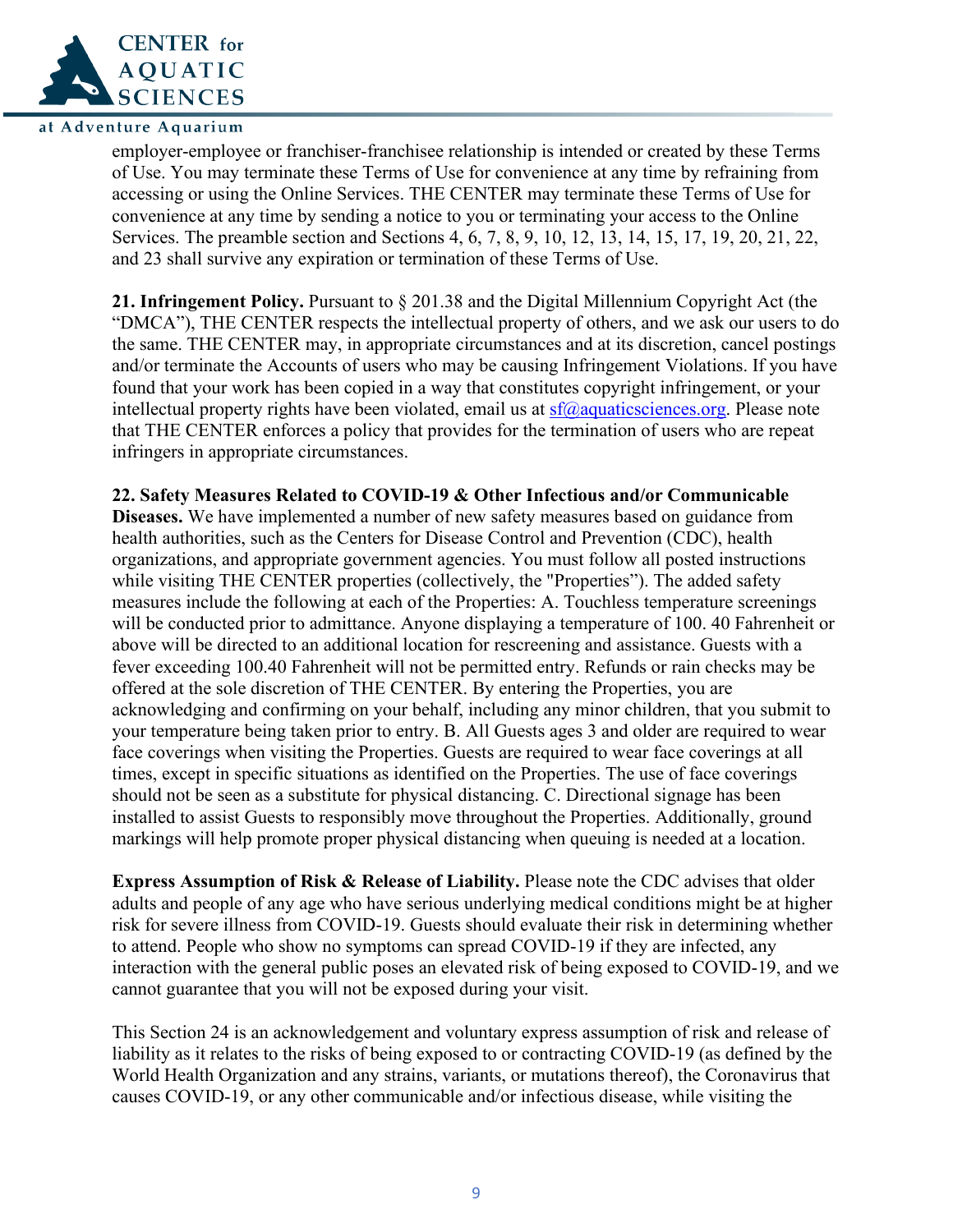

Properties. By entering the Properties, you are acknowledging and confirming on your behalf, and on behalf of any individual who uses the admission ticket(s) and/or pass(es) you purchased to enter the Properties (including any minor children), both now and in the future, that you understand and voluntarily expressly assume the risk that during your visit you may be exposed to COVID-19, the Coronavirus that causes COVID-19, or other communicable and/or infectious diseases. You expressly understand that these risks include contracting COVID-19 or other communicable and/or infectious diseases and the associated dangers, medical complications and physical and mental injuries, both foreseen and unforeseen, that may result from contracting COVID-19 or other communicable and/or infectious diseases. You further acknowledge and understand that any interaction with the general public poses an elevated, inherent risk of being exposed to and contracting communicable and/or infectious diseases, including, but not limited to, COVID-19 and the Coronavirus that causes COVID-19, that THE CENTER cannot guarantee that you will not be exposed during your visit to the Properties, and that as such, potential exposure to or contraction of COVID-19 or any other communicable and/or infectious diseases are risks inherent in your decision to visit the Properties and cannot be eliminated. You further acknowledge and understand that if infected with COVID-19, the Coronavirus that causes COVID-19, or any other communicable and/or infectious disease, you may infect others you subsequently come in to contact with, even if you are not experiencing or displaying any symptoms of illness yourself, and that the risk of spreading COVID-19 to others remains even after the you depart the Properties. The same is true for many other communicable and/or infectious diseases you may be exposed to during your visit.

You and THE CENTER further agree that we both intend this Section to be a binding and full release of liability for negligence and/or the inherent risks associated with visiting the Properties during an epidemic or pandemic with respect to any controversy, claim or dispute that may arise out of or during your visit to the Properties that is related to exposure to or the contraction of any communicable and/or infectious disease, including, but not limited to, COVID-19 or the Coronavirus that causes COVID-19. Specifically, you agree that:

YOU, ON BEHALF OF YOURSELF AND YOUR PERSONAL REPRESENTATIVES, HEIRS, SPOUSE, GUARDIANS, EXECUTORS, ADMINISTRATORS, SUCCESSORS, ASSIGNS AND NEXT OF KIN) HEREBY RELEASE AND DISCHARGE, AGREE TO INDEMNIFY AND DEFEND, AND COVENANT NOT TO SUE THE CENTER AND THE ADDITIONAL RELEASED PARTIES NOTED BELOW WITH RESPECT TO ANY CLAIM, LIABILITY OR DEMAND OF WHATEVER KIND OR NATURE, EITHER IN LAW OR IN EQUITY (INCLUDING, WITHOUT LIMITATION, FOR PERSONAL INJURIES OR WRONGFUL DEATH) THAT MAY ARISE IN CONNECTION WITH, OR RELATE IN ANY WAY TO, EXPOSURE TO OR CONTRACTION OF A COMMUNICABLE AND/OR INFECTIOUS DISEASE, INCLUDING BUT NOT LIMITED TO, COVID-19 (OR THE CORONAVIRUS THAT CAUSES COVID-19), DURING YOUR VISIT TO THE PROPERTIES, OR DURING YOUR PARTICIPATION IN ANY RELATED ACTIVITIES ARRANGED, PROMOTED AND/OR SPONSORED BY THE CENTER, INCLUDING, WITHOUT LIMITATION, THOSE CLAIMS THAT ARISE AS A RESULT OF: (I) THE NEGLIGENCE OF ANY OF THE RELEASED PARTIES, AND/OR (II) THE INHERENT RISKS ASSOCIATED WITH VISITING THE PROPERTIES DURING ANY EPIDEMIC OR